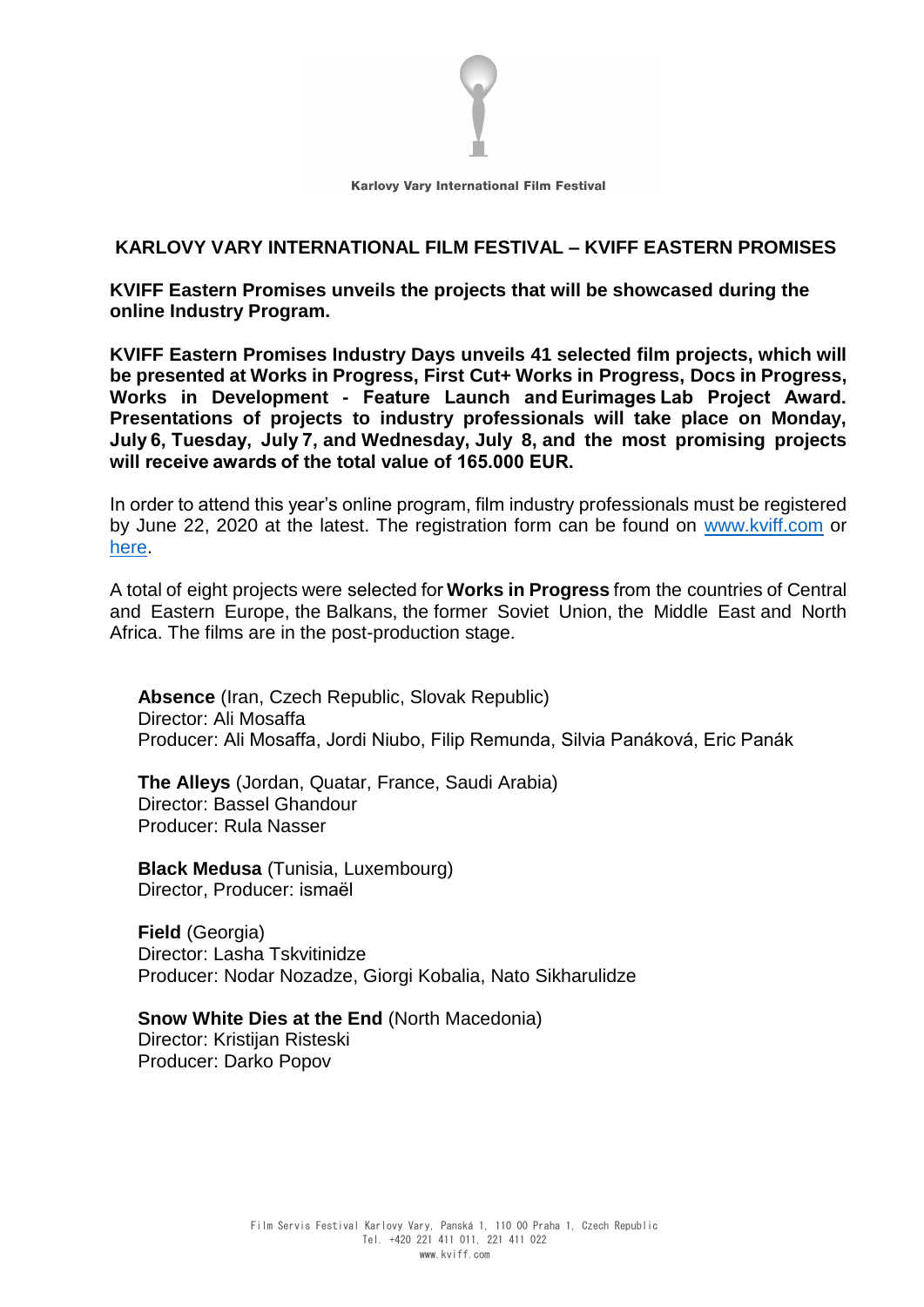

**Stop-Zemlia** (Ukraine) (original title, English title n/a at the moment) Director: Kataryna Gornostai Producer: Vitaliy Sheremetiev, Viktoriia Khomenko, Olga Beskhmelnytsina, Natalia Libet

**Troubled Minds** (Latvia, Norway) Director: Raitis Ābele, Lauris Ābele Producer: Roberts Vinovskis, Raitis Ābele, Kristele Pudane

**Wiarołom** (Poland) Director: Piotr Złotorowicz Producer: Jerzy Kapuściński, Ewa Jastrzębska

Additional eight Works in Progress projects will be introduced thanks to the **First Cut+ program**, showcasing projects that previously participated in First Cut Lab programs.

**Broad Peak** (Poland, Italy) Director: Leszek Dawid Producer: Pola Langowska

**Deskmate** (Turkey, Romania) Director: Ferit Karahan Producer: Kanat Doğramacı

**I am FINE, thanks** (Lithuania) Director: Ernestas Jankauskas Producer: Gabija Siurbyte

**Immaculate** (Romania) Director: Monica Stan, George Chiper Lillemark Producer: Marcian Lazar

**January** (Bulgaria, Portugal, Luxembourg) Director: Andrey Paounov Producer: Vanya Rainova

**The Runner** (Lithuania, Czech Republic) Director: Andrius Blaževičius Producer: Marija Razgutė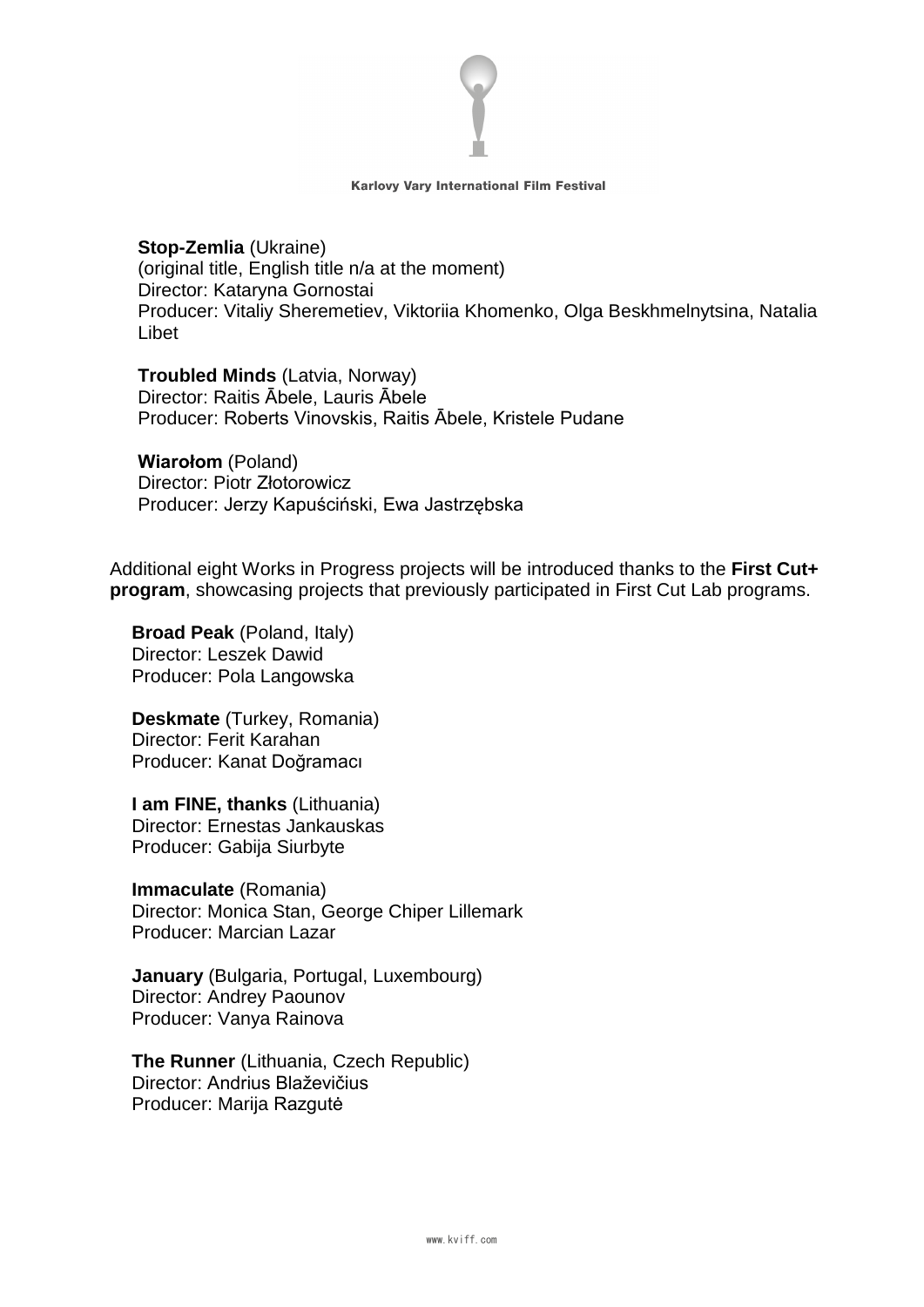

**The Users** (Serbia, Slovenia, Netherlands, Bosnia and Herzegovina) Director: Ivan Ikić Producer: Milan Stojanović, Marija Stojanović

**Wild Roots** (Hungary, Slovakia) Director: Hajni Kis Producer: Júlia Berkes, Balázs Zachar

Works in Progress Awards: The TRT prize of 10.000 EUR will be decided by jury members **Vanja Kaludjerčić** (IFF Rotterdam), **Gabor Greiner** (Films Boutique), and **Faruk Güven** (TRT). The Post-production Development Award will be decided by the sponsoring representatives of UPP, Soundsquare, advised by KVIFF's Artistic Director Karel Och. *The Works in Progress sessions will be presented online on Monday, July 6 at 14:00-17:00 and Tuesday, July 7 at 14:00-17:00.*

Eight projects were selected for **Docs in Progress**, introducing documentary films from the countries of Central and Eastern Europe, the Balkans, the former Soviet Union, the Middle East and North Africa. They are in late production stage or in post-production. The prize of 5.000 EUR will be decided by jury members **Salma Abdalla** (Autlook Filmsales), **Rada Šešić** (film consultant and curator) and **Charlotte Cook** (Field of Vision). *The session will be presented online Wednesday, July 8 at 14:00-16:30.*

**Every Single Minute** (Czech Republic, Slovakia) Director: Erika Hníková Producer: Jiří Konečný

**Intensive Life Unit** (Czech Republic) Director: Adéla Komrzý Producer: Pavla Janoušková Kubečková

**Homes** (Latvia) Director, Producer: Laila Pakalniņa

**The Lines** (Slovakia) Director: Barbora Sliepková Producer: Barbara Janišová Feglová

**Roma and the Camel Man** (Georgia)

Director: Irakli Metreveli Producer: Nodar Nozadze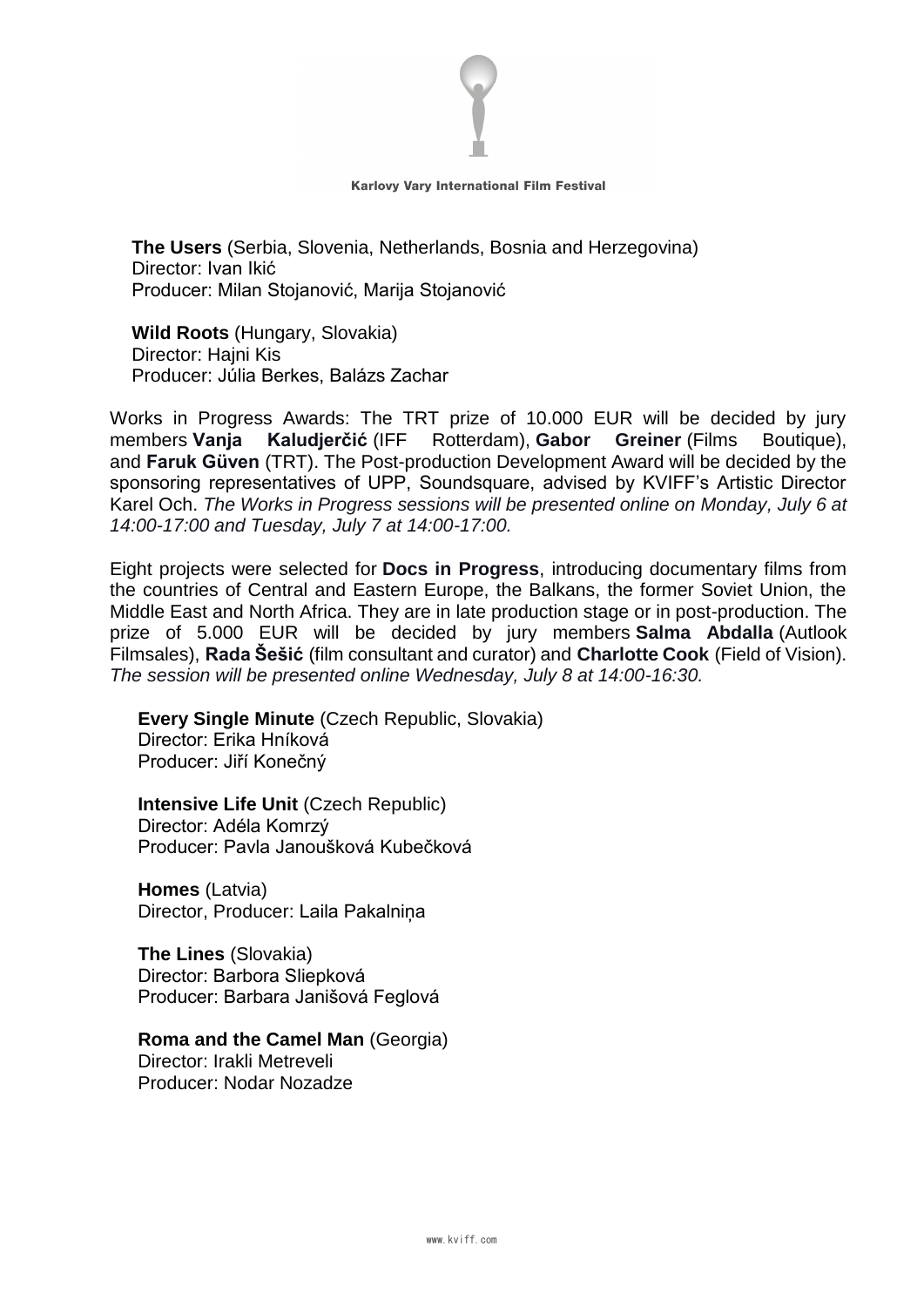

**Until the Wedding** (Poland) Director: Daniel Stopa Producer: Małgorzata Staroń

**Indoor – Tehran** (Iran) Director: Azadi Moghadam Producer: Afsaneh Salari  

**The Pawnshop** (Poland) Director: Łukasz Kowalski Producer: Anna Mazerant, Łukasz Kowalski

**Works in Development - Feature Launch** is a platform organised in collaboration of [MIDPOINT Institute,](https://www.midpoint-institute.eu/) an international script development program, co-production market When [East Meets West](http://www.wemw.it/) and Trieste [Film Festival](http://www.triestefilmfestival.it/en/) and the KVIFF. Nine projects, developed within this Feature Launch program will be presented online and are now looking for co-production partners. They will compete for 10.000 EUR Development Award. *The session will be presented online Tuesday, July 7 at 10:00-12:00.*

**CRISSEA IV** (Romania) Director: Vladimir Dembinski Producer: Bogdan Crăciun

**The Fragile Beauty of Masculinity** (Czech Republic, Slovakia) Director: Andrea Culková Producer: Miroslav Novák, Katarína Krnáčová

**Kyuka - Journeying to the Moon Through the Endless Sea** (Greece) Director: Kostis Charamountanis Producer: Danae Spathara

**Neither Voice** (Slovenia) Director: Ester Ivakič Producer: Andraž Jerič

**The Sanctuary** (Bulgaria) Director: Katerina Borisova Producer: Eleni Dekidis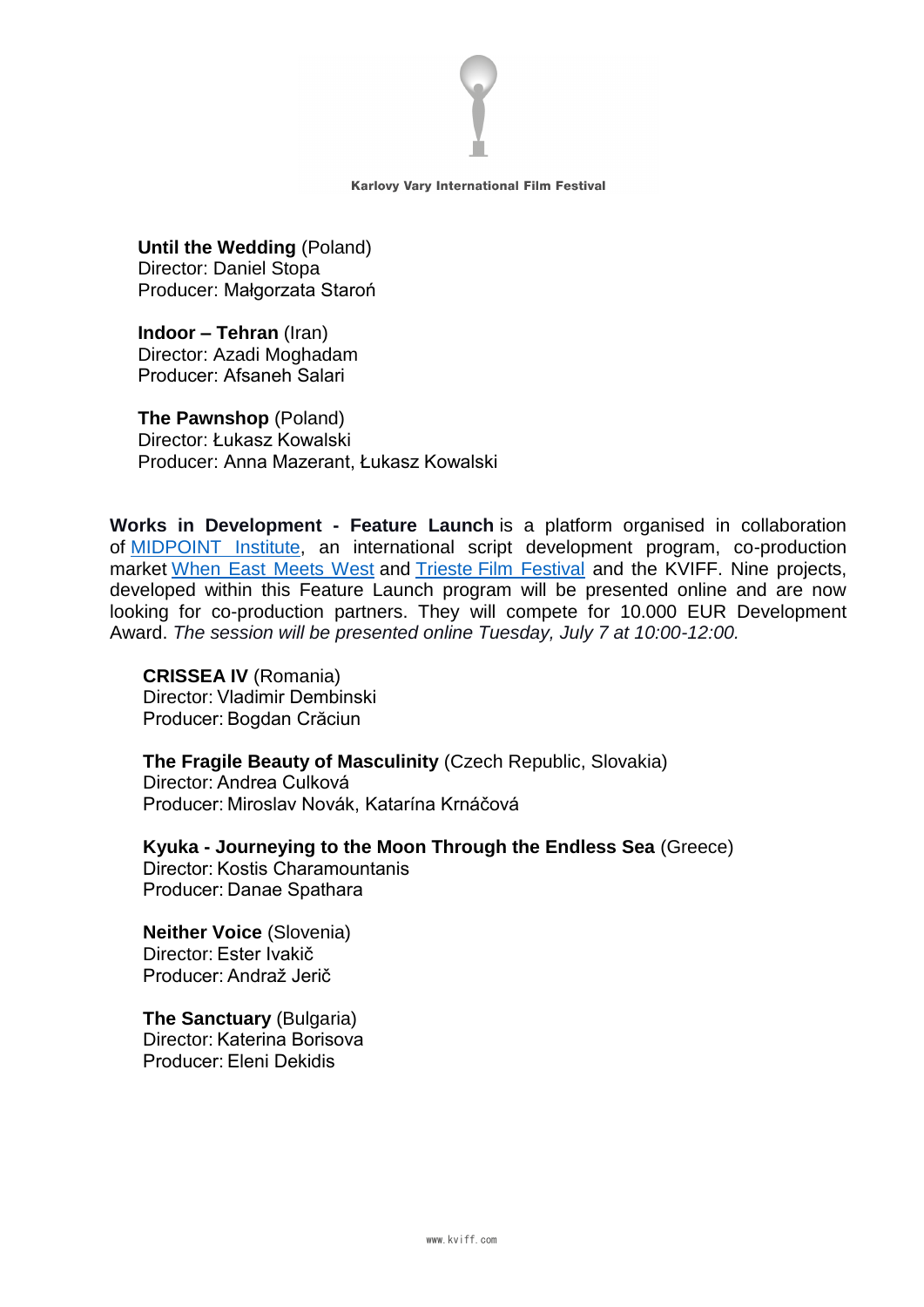

**Sara's Bungalow** (Poland) Director: Julia Rogowska Producer: Krystyna Kantor

**Usud** (Serbia) Director: Stefan Malešević Producer: Andrijana Sofranić Šućur

**Vacuum** (Ukraine) Director: Yelizaveta Smith Producer: Aleksandra Kostina

**Two Times One** (Bulgaria) Director: Vladimir Petev Producer: Vanya Rainova

**Eurimages Lab Project Award** will showcase eight projects in production or postproduction stage, each transgressing the borders of traditional filmmaking. The best project, selected by international jury comprised of **Els Hendrix** (Eurimages representative), **Adina Pintilie** (film director) and **Mark Peranson** (Berlinale) will receive an award of 50.000 EUR. *The session will be presented online Wednesday, July 8 at 10:00-12:00.*

**Atlantide** (Italy, France) Director: Yuri Ancarani Producer: Marco Alessi

**Bula** (Belgium, Brazil) Director, Producer: Boris Baum Producer: Alexis Schmitz

**Burial** (Lithuania, Norway) Director: Emilija Skarnulyte Producer: Dagnė Vildžiūnaite

**Five Dreamers and a Horse** (Armenia, Germany) Director: Vahagn Khachatryan, Aren Malakyan Producer: Vahagn Khachatryan, Eva Blondiau

**Hello My Friend** (Germany, Cuba) Director: Bettina Blümner Producer: Jamila Wenske